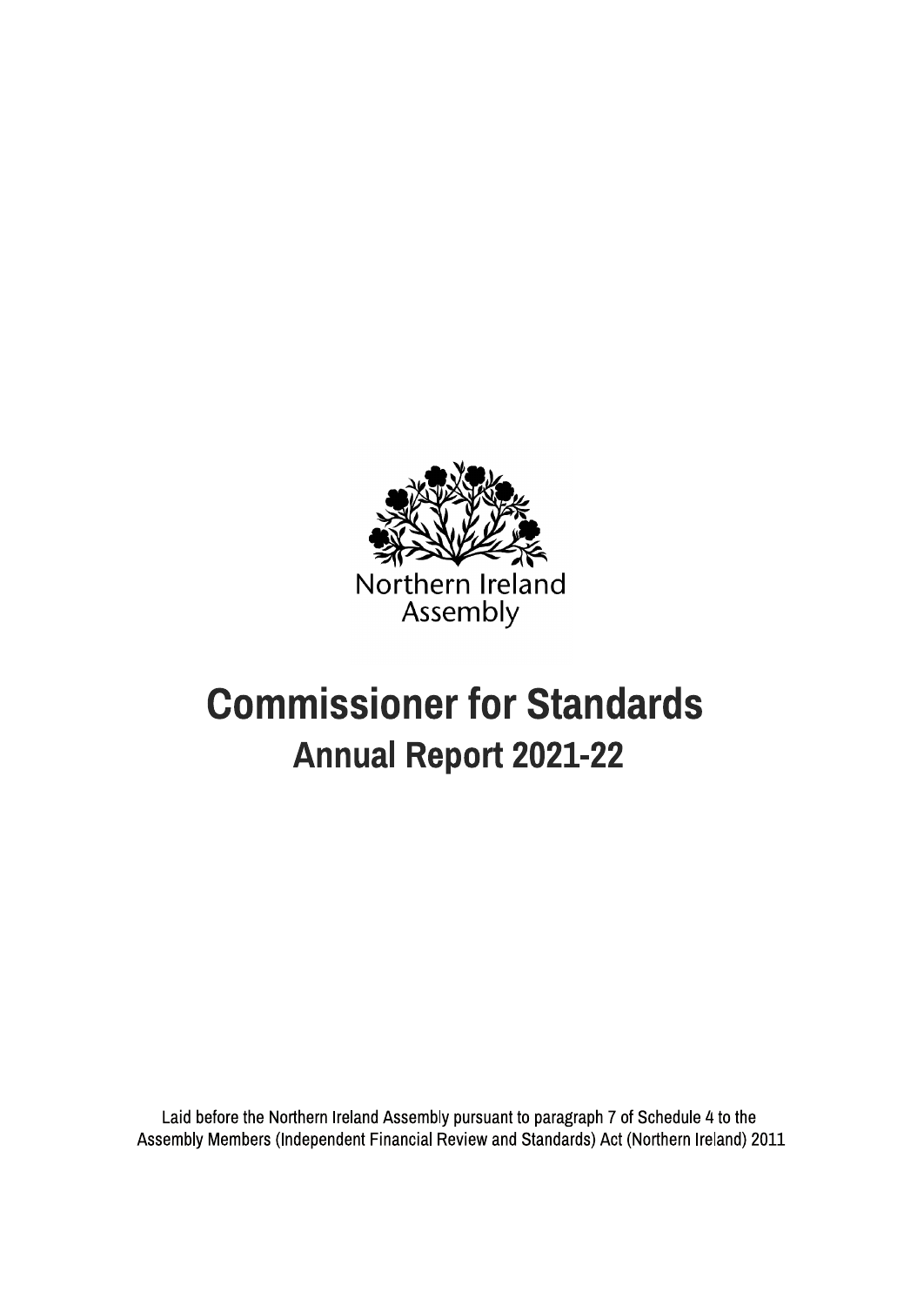## **Contents**

| $\mathbf{1}$    |  |
|-----------------|--|
| 2               |  |
| 3               |  |
| $\overline{4}$  |  |
| 5               |  |
| 6               |  |
| $\overline{7}$  |  |
| 8               |  |
| 9               |  |
| 10 <sup>°</sup> |  |
| 11              |  |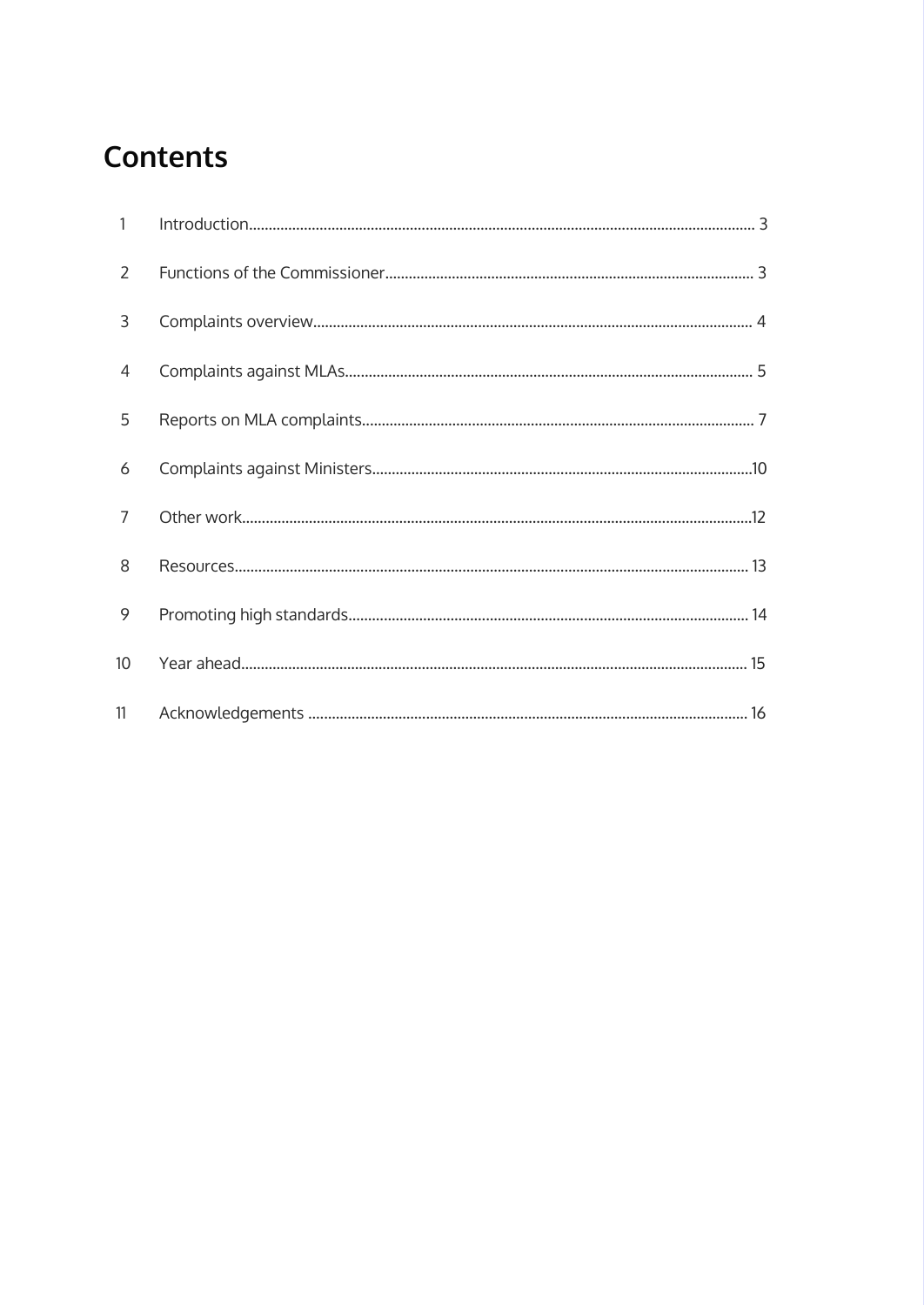## **1 Introduction**

- This is my second report and my first full reporting year since taking up the role of Assembly Commissioner for Standards on 7th September 2020. **1.1**
- The continued pandemic conditions throughout the year were challenging; however, I continued to work effectively to process new and existing complaints due to the backlog. **1.2**
- The overall number of complaints rose by 33% this year, primarily due to my functions being extended to include consideration of complaints against Ministers. Notably, there was a 67% decrease in complaints against MLAs compared with last year. **1.3**
- This report provides information on overall complaints received from 1 April 2021 30 March 2022, complaints carried forward from 2020-21, a breakdown of MLA and Ministerial complaints, highlights from investigation reports and recommendations, resources associated with the Office, other work carried out during this year and a look at the year ahead. **1.4**

## **2 Functions of the Commissioner**

- The functions of the Commissioner are set out in section 17(1) of the Assembly Members (Independent Financial Review and Standards) Act (Northern Ireland) 2011 ("the 2011 Act") and may be summarised as follows – **2.1**
	- To investigate complaints and referrals.
	- To initiate a Commissioner investigation where the Commissioner decides that there is a prima facie case that a breach of the Code of Conduct ('the Code') or the Ministerial Code, or both, may have occurred.
	- To report to the Assembly on the outcome of investigations.
	- To give advice on any matter of general principle relating to standards of conduct of members of the Assembly, including Ministers.
- The Functioning of Government (Miscellaneous Provisions) Act (Northern Ireland) 2021 came into force on 22 March 2021. This legislation extends the role of the Commissioner to consider complaints of alleged contravention of the Ministerial Code of Conduct. **2.2**
- All investigations are carried out in accordance with the "Assembly Members (Independent Financial Review and Standards) Act (Northern Ireland) 2011 (General Procedures) Direction 2021 ("the General Procedures Direction"). **2.3**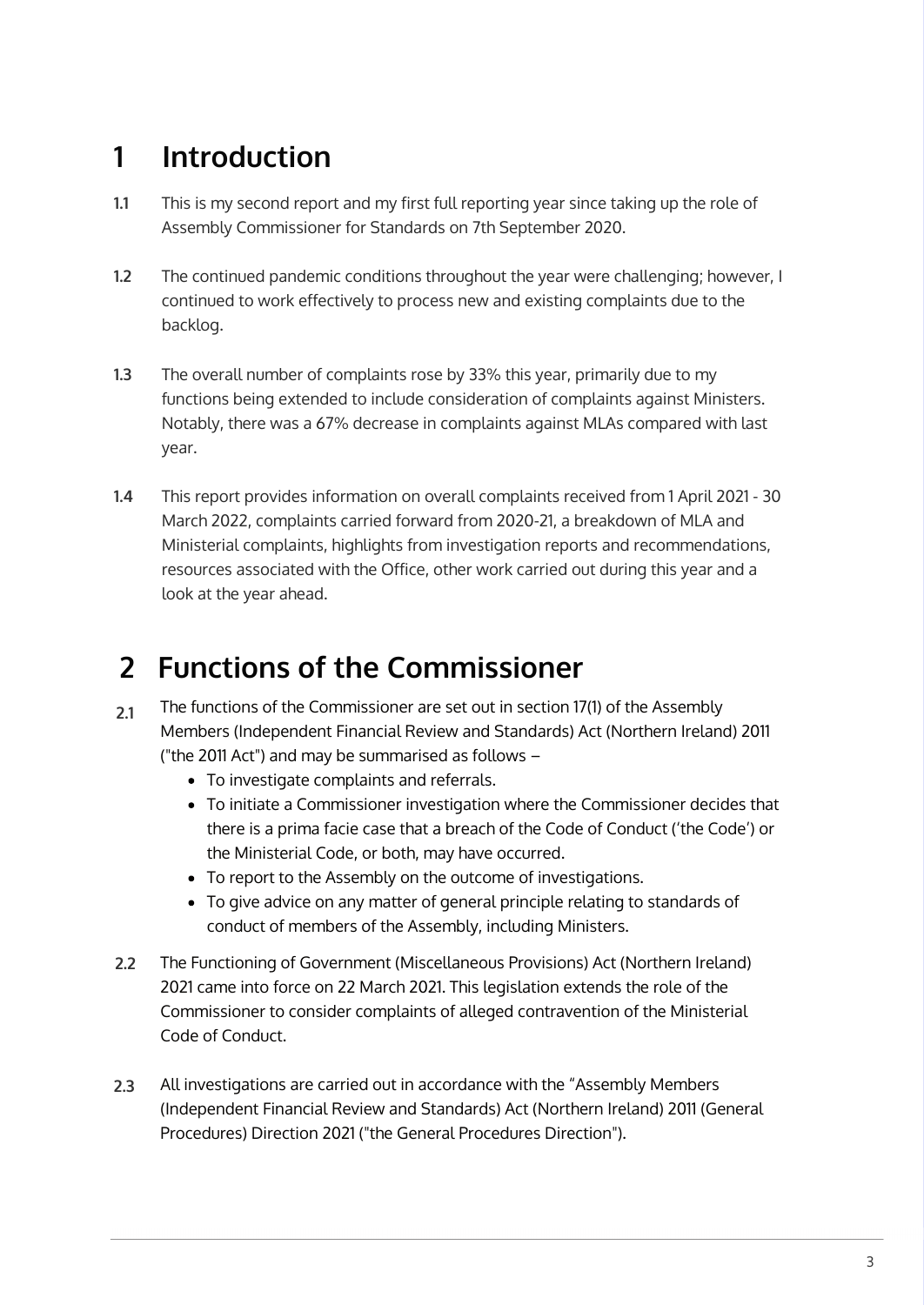## **3 Complaints Overview**

## **Complaints carried forward from 2020-21**

- There were 54 complaints carried forward from the 2020-21 reporting year. Of the 54 complaints, I conducted 28 preliminary investigations to assess admissibility. All 54 were inadmissible. There were 2 appeals referred to the Committee for consideration and both were upheld.<sup>1</sup> **3.1**
- There were 3 ongoing investigations relating to 16 complaints from 2020-21. These were reported on in the current year. These reports can be viewed on the Committee's website.<sup>2</sup> **3.2**

### **New complaints 2021-22**

There was a total of 164 complaints for the 2021-22 reporting period up to 31 March 2022. While there was a 67% reduction in complaints against MLAs, overall there was a 33% increase in overall complaints compared with the previous year due to the the inclusion of consideration of complaints against Ministers as well as MLAs. **3.3**

|                                | $2017 -$<br>18 | $2018 -$<br>19 | $2019 -$<br>20 | $2020 -$<br>21 | $2021 -$<br>22 |
|--------------------------------|----------------|----------------|----------------|----------------|----------------|
| Complaints received*           | 7              | 9              | 6              | 123            | 164            |
| Complaints by member of public | 5              | 8              | $\overline{4}$ | 74             | 147            |
| Complaints by an MLA           | $\overline{2}$ | 1              | $\overline{2}$ | 49             | 16             |
| Complaints by a Minister       | $\mathbf{0}$   | $\mathbf{0}$   | 0              | 0              | 1              |
| Inadmissible                   | 3              | $\overline{4}$ | 1              | 110            | 144            |
| Admissible                     | $\overline{2}$ | $\mathbf{0}$   | $\overline{2}$ | 11             | 19             |
| Discontinued                   | $\overline{2}$ | 5              | 3              | $\overline{2}$ | 1              |
| Ongoing                        | 0              | $\pmb{0}$      | $\mathbf{0}$   | 0              | 9              |

### **Table 1. Complaints overview 2021-22**

\*Each act or omission of alleged misconduct is counted as a separate complaint and numerous complaints can relate to a single alleged breach/incident.

- Of the 164 complaints received, 144 were inadmissible, 19 were admissible; 18 **3.4** proceeded to full investigation with 1 discontinued.
- I held 11 preliminary investigations for 2021-22 complaints to assess admissibility. A total of 7 decisions on admissibility were referred to the Committee; all were upheld. **3.5**

<sup>1</sup>  A referral to the Committee is an appeal of the Commissioner's decision on admissibility by the complainant

<sup>2</sup> http://www.niassembly.gov.uk/assembly-business/committees/2017-2022/standards-and-privileges/reports/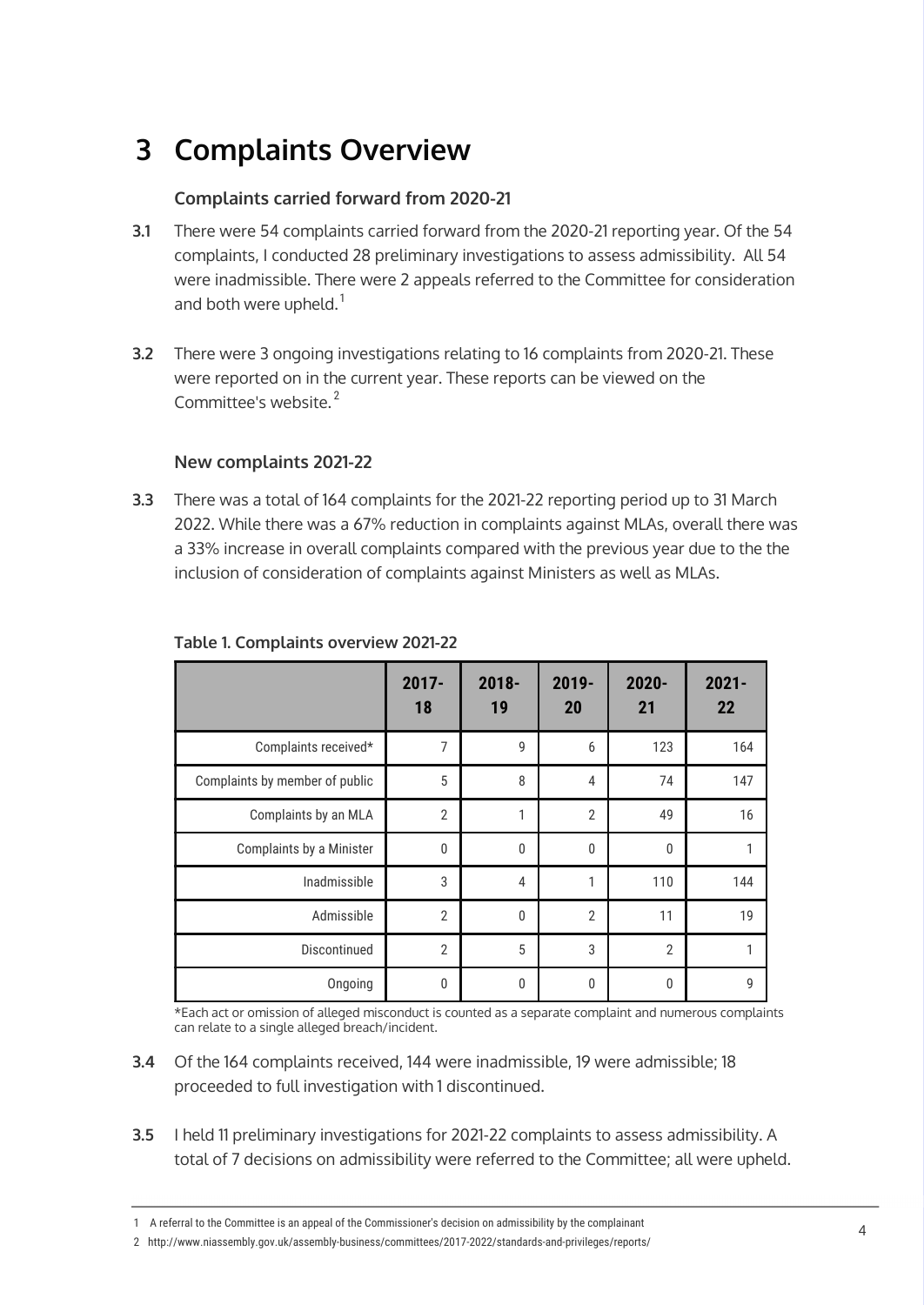## **4 Complaints Against MLAs**

There were 42 complaints received against MLAs. A total of 31 were inadmissible and 10 were admissible. This was a welcome 67% reduction in complaints made against MLAs in this reporting year compared with last year. **4.1**

|                                  | 2020-21        | 2021-22 |
|----------------------------------|----------------|---------|
| Complaints received against MLAs | 123            | 42      |
| Inadmissible                     | 110            | 31      |
| Admissible                       | 11             | 10      |
| Discontinued                     | $\overline{2}$ |         |
| Ongoing                          | 0              |         |

**Table 2. Complaints against MLAs**

\*Each act or omission of alleged misconduct is counted as a separate complaint and numerous complaints can relate to a single alleged breach/incident.

- There were 10 admissible complaints leading to 3 investigations; 1 investigation was discontinued at the request of the complainant in accordance with para 4.2(c) of the General Procedures Direction. The 2 resultant investigation reports can be accessed on the Committee's website. $^3$ **4.3**
- The most frequent complaints received continue to be in relation to Rule 15 'unreasonable and excessive personal attack' and in the main relate to how a Member expresses an opinion. Freedom of expression is a right shared by all, and whilst this right is not absolute, in the political sphere there is enhanced protection of this right. This is why the vast majority of complaints relating to opinions stated by Members are inadmissible. I will continue to carry out appropriate preliminary investigations on these cases, but remind Members and Ministers of the importance of taking care when using social media including posting, tweeting, re-tweeting or liking posts of others. **4.4**
- In last year's annual report, I raised concern about the large number of Rule 15 complaints (32%). Of the 42 complaints received this year, Rule 15 complaints made up 20% of those complaints which represents a 12% reduction on the previous year. This may, in part, be explained by the many preliminary investigations carried out in 2020-21 where discussions around Rule 15 took place with a large number of MLAs and also the procurement by the Assembly of social media training training for MLAs requested by the Committee following my recommendation to the Committee. **4.5**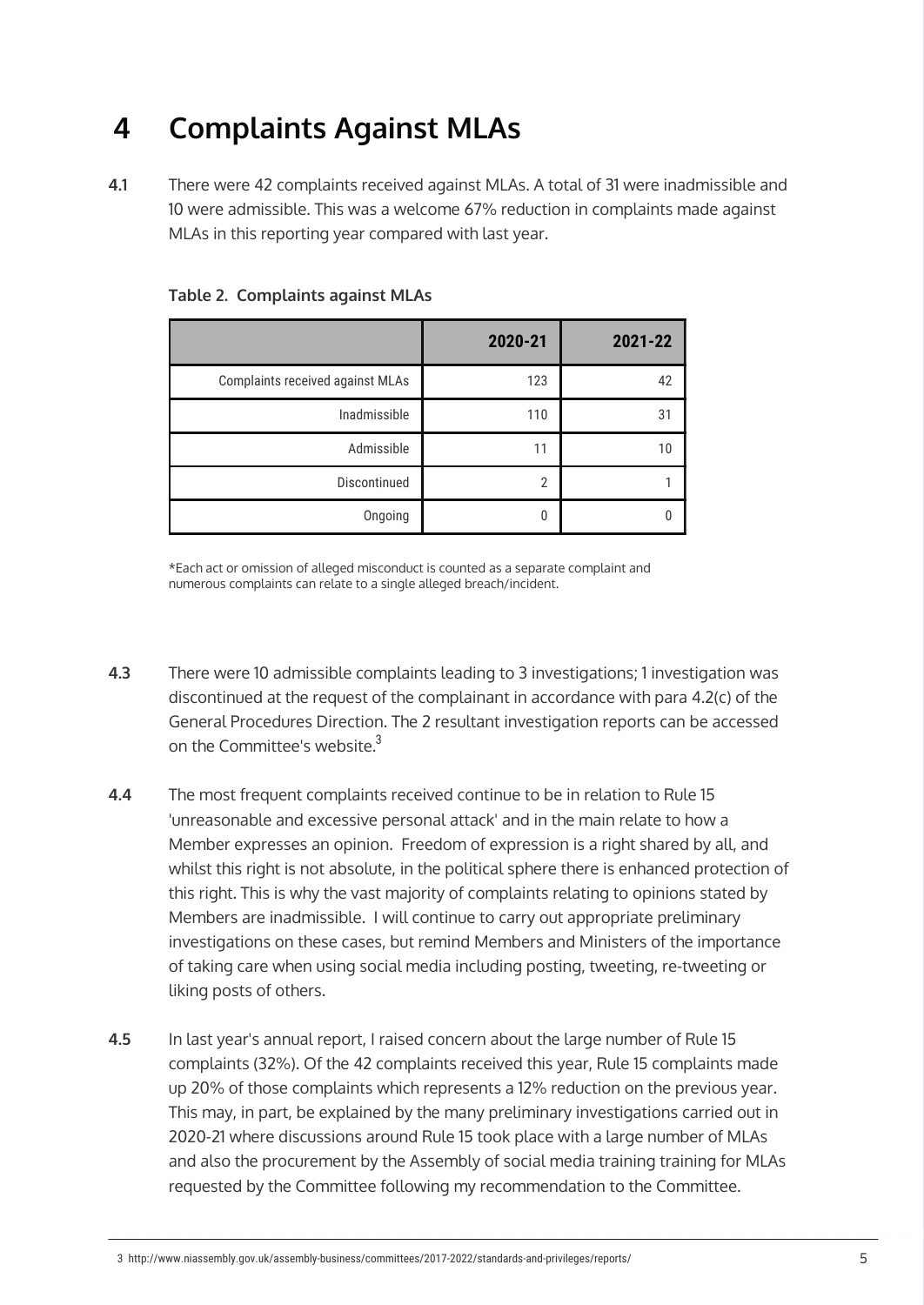- Figure 2 below shows a breakdown of complaints made against MLAs by the alleged rule breached for the year 2021-22. **4.6**
- Complaints were most frequently related to breaches of Rule 1 and Rule 15. Rule 1 relates to acting in the public interest at all times. Rule 15 reflects the complaints received in relation to things said by MLAs through any medium, including social media. The full Code of Conduct is available on the Commissioner's website. $\overset{4}{\cdot}$ **4.7**



**Figure 2. Complaints by alleged rule breached for 2021-22**

1. You shall base your conduct on a consideration of the public interest, avoid conflict between personal interest and the public interest and resolve any conflict between the two, at once, and in favour of the public interest. \*

2. You shall uphold the criminal law. You fail to uphold the law only if you are convicted of, or admit formally, an offence committed when acting in your capacity as a Member.

3. You shall uphold the law in relation to equality. You fail to uphold the law in relation to equality only if a court or tribunal makes a finding against you, or you accept formally that you have breached the law, when acting in your capacity as a Member.

5. You shall declare, whether in Assembly proceedings or in any approach to a Minister, public representative, public body or public official, any relevant interest which might reasonably be thought to influence your approach to the matter under consideration.

ig. You shall n<br>Member to im<br>G. You shall not accept any gift, benefit or hospitality that might reasonably be thought by others to influence your actions as a Member.

7. You shall not, in return for payment or benefit, advocate or initiate any cause or matter on behalf of any outside body or individual. Nor shall you, in return for benefit or payment, urge any other Member to do so.

benefit, or upon any client of such a body (or individual). 8. You shall not seek to confer benefit exclusively upon a body (or individual), from which you have received, are receiving, or expect to receive a financial or material

> 11. You shall use information which you receive in confidence only in your capacity as a Member. You shall never use, nor attempt to use, such information for the purpose of financial gain.

12. You shall disclose confidential or protectively marked information only when you are authorised to do so.

13. You shall not act in any way which improperly interferes, or is intended or is likely to improperly interfere, with the performance by the Assembly of its functions, or the performance by a Member, officer or staff of the Assembly of their duties.

14. You shall not use, or attempt to use, your position as a Member to improperly confer an advantage or preferential treatment for either yourself or any other person; or to avoid disadvantage or create disadvantage for someone else.

15. You shall not subject anyone to unreasonable and excessive personal attack.

17. You shall take reasonable care to ensure that your staff, when acting on your behalf, uphold these rules of conduct.

20. You shall not urge another Member to contravene any rule of conduct.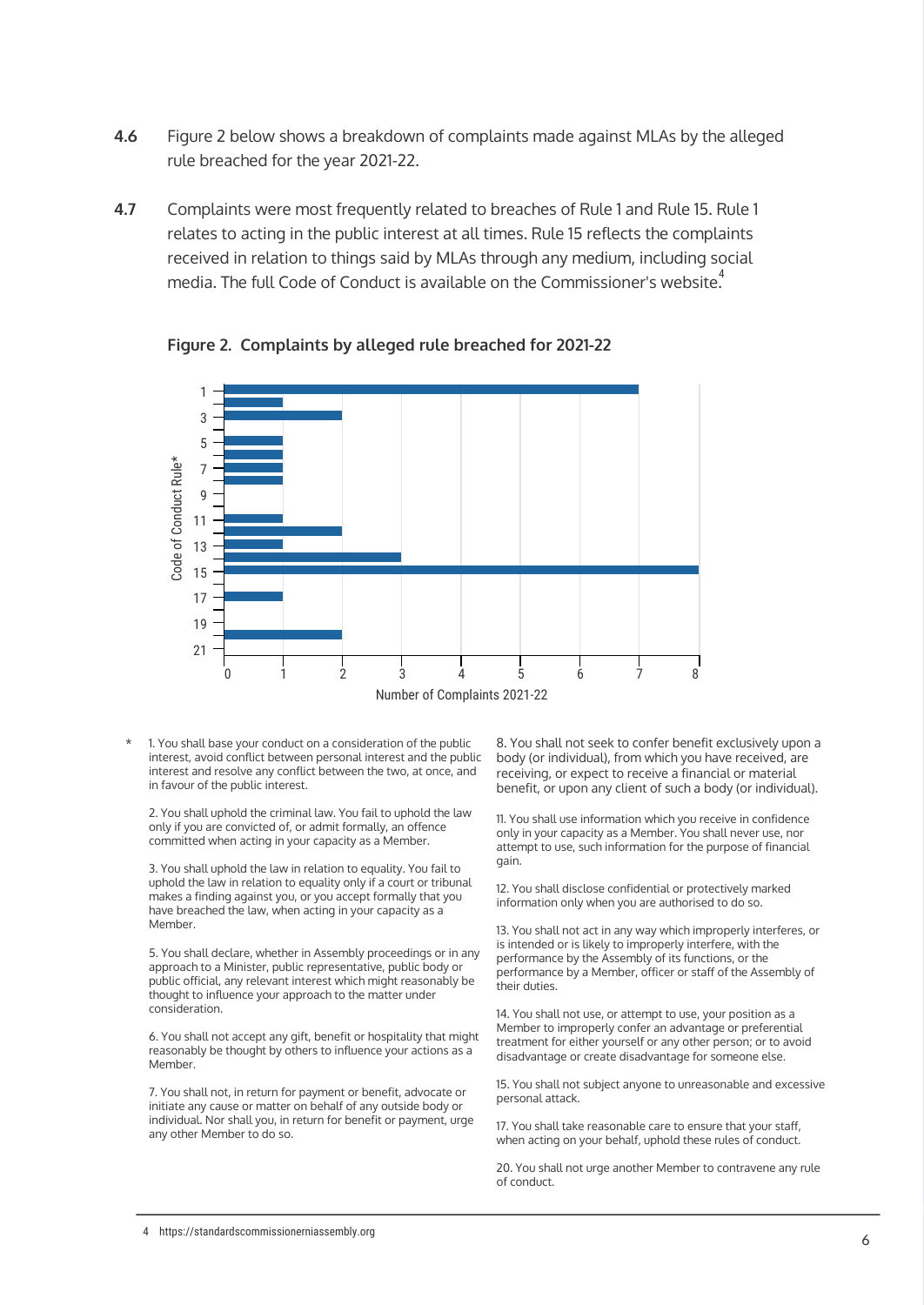## **5 Reports on MLA Complaints**

- I presented 5 investigation reports to the Committee this year; 3 ongoing from the previous year and 2 from the current year. These reports can be accessed via the Committee's website. **5.1**
- Of the 5 investigation reports, those relating to complaints against Steve Aiken MLA and Jim Wells MLA in relation to Rule 15 and a complaint against Steve Aiken MLA relating to confidentiality are of particular note in terms of the recommendations made to the Committee. These are summarised in brief below. **5.2**

#### **Report on complaint made by Bill Pauley against Steve Aiken MLA and Jim Wells MLA 5.3**

### **Case Summary**

Mr Bill Pauley, a senior civil servant at the Department of Finance, alleged that during his evidence session at the Committee for Finance on 17 June 2020, Steve Aiken MLA and Jim Wells MLA were aggressive towards him in their tone and behaviour on a number of occasions and as a result he felt threatened, intimidated and unable to give his evidence effectively. He alleged they were in breached the Code's Rule 15 which states "You shall not subject anyone to unreasonable and excessive personal attack". He believed both Dr Aiken and Mr Wells violated the Code's Respect principle. Having considered all of the evidence, it was my view that Dr Aiken and Mr Wells displayed unacceptable and offensive behaviour and that both Mr Wells' and Dr Aiken's behaviour was in breach of Rule 15 (para 4.15) and the Respect principle of the Code.

### **Adjudication by the Committee**

want to phone a friend?' remark to Mr Pauley which they agreed was a gratuitous personal The Committee did not agree with my findings with the exception of Mr Wells' 'Do you comment which broke Rule 15 and, consequently, was a breach of the Code. As such, the Committee upheld this one element of the complaint by Mr Pauley. It further agreed that the Respect principle was breached by both, although the principles themselves are 'aspirational rather than enforceable'.

### **Commissioner Recommendations**

- treatment of witnesses and each other. 1. Training should be developed and delivered to Committee Chairs and Members in relation to the Respect principle and Rule 15 of the Code of Conduct, with a focus on
- 2. A thorough, useful and practical overview of the Code of Conduct and Guide, including the principles, rules and General Procedures Direction outlining the complaints process should be developed and included as mandatory within the induction programme for all Members.
- 3. A meaningful and mandatory equality, diversity and inclusion programme should be developed and delivered, preferably one that has some proven positive outcomes on organisational culture elsewhere.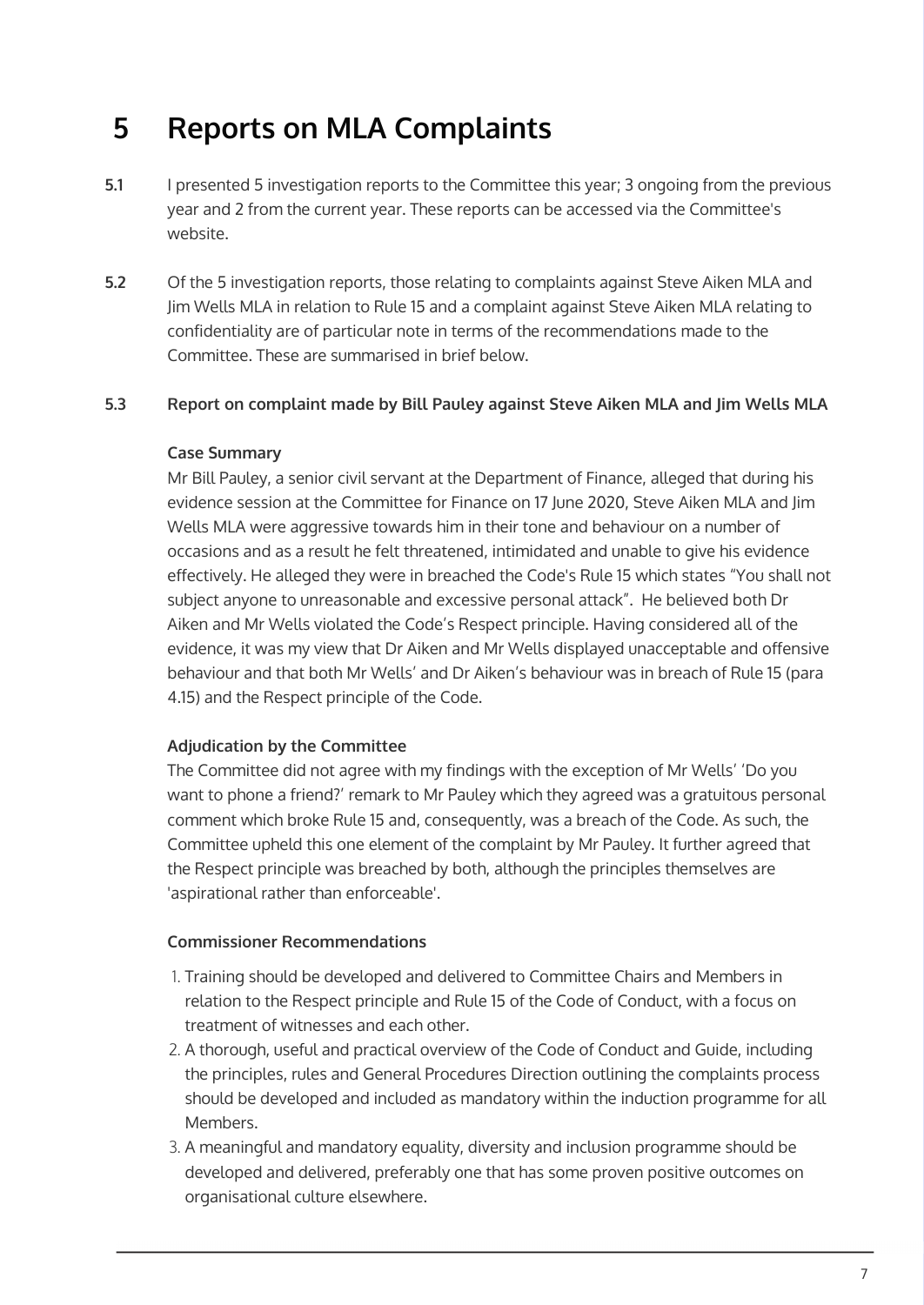#### **Report on complaint made by Mr Maolíosa McHugh MLA against Dr Steve Aiken MLA 5.4**

### **Case Summary**

Mr McHugh alleged that Dr Aiken's disclosure at a Finance Committee meeting on 4th November 2020, that he had submitted a complaint to the Commissioner for Standards including his disclosure of details of that complaint, was in breach of Rule 17 of the MLA Code of Conduct which states that 'You shall not disclose details in relation to such an investigation except when authorised by law or by the investigatory authority' and contravened section 33 of the 2011 Act.

After considering all of the evidence in relation to Mr McHugh's complaint, I found Dr Aiken's disclosure was not in breach of Rule 17 of the MLA Code of Conduct due to the wording of the rule itself. However, I found Dr Aiken's disclosure breached Rule 12 of the MLA Code of Conduct. In the course of my investigation, Rule 16 of the Code of Conduct which states "You shall co-operate at all times with any investigation by or under the authority of either the Northern Ireland Assembly Commissioner for Standards or the Assembly" was breached as a result of Dr Aiken's failure to cooperate at all times with my investigation. Further, I found his behaviour inconsistent with the Seven Principles of Public Life, namely the Respect and Leadership principles.

### **Adjudication by the Committee**

all times with the Commissioner's investigation". It continued "In terms of the latter, the<br>Committee finally halfawer that the vital nels which the index and art Commissioner alone In its adjudication, the Committee concluded that Dr Aiken breached the Code by breaking rules of conduct 12 and 16 and agreed that Dr Aiken's conduct was inconsistent with both the Respect Principle and the Leadership Principle within the Seven Principles of Public Life. The Committee considered that this **"**was an egregious breach of the Code given that, as a member of the Committee on Standards and Privileges, Dr Aiken should have been leading by example in maintaining the confidentiality of complaints and in co-operating at Committee firmly believes that the vital role which the independent Commissioner plays in the Assembly's ethical standards regime must be recognised, respected and safeguarded by all Members – to not do so undermines the office of the Commissioner and, consequently, the Committee and the wider Assembly."

Assembly, the Committee proposed that the successor committee identifies an The Committee concluded that, in its view, the circumstances of the case warrant a recommendation being made to the Assembly for the imposition of a sanction upon Dr Aiken under Standing Order 69b. However, given that there would be insufficient time remaining in the current mandate for any recommended sanction to be debated in the appropriate sanction for recommending to the next Assembly and tables the necessary plenary motion early in the next mandate as applicable.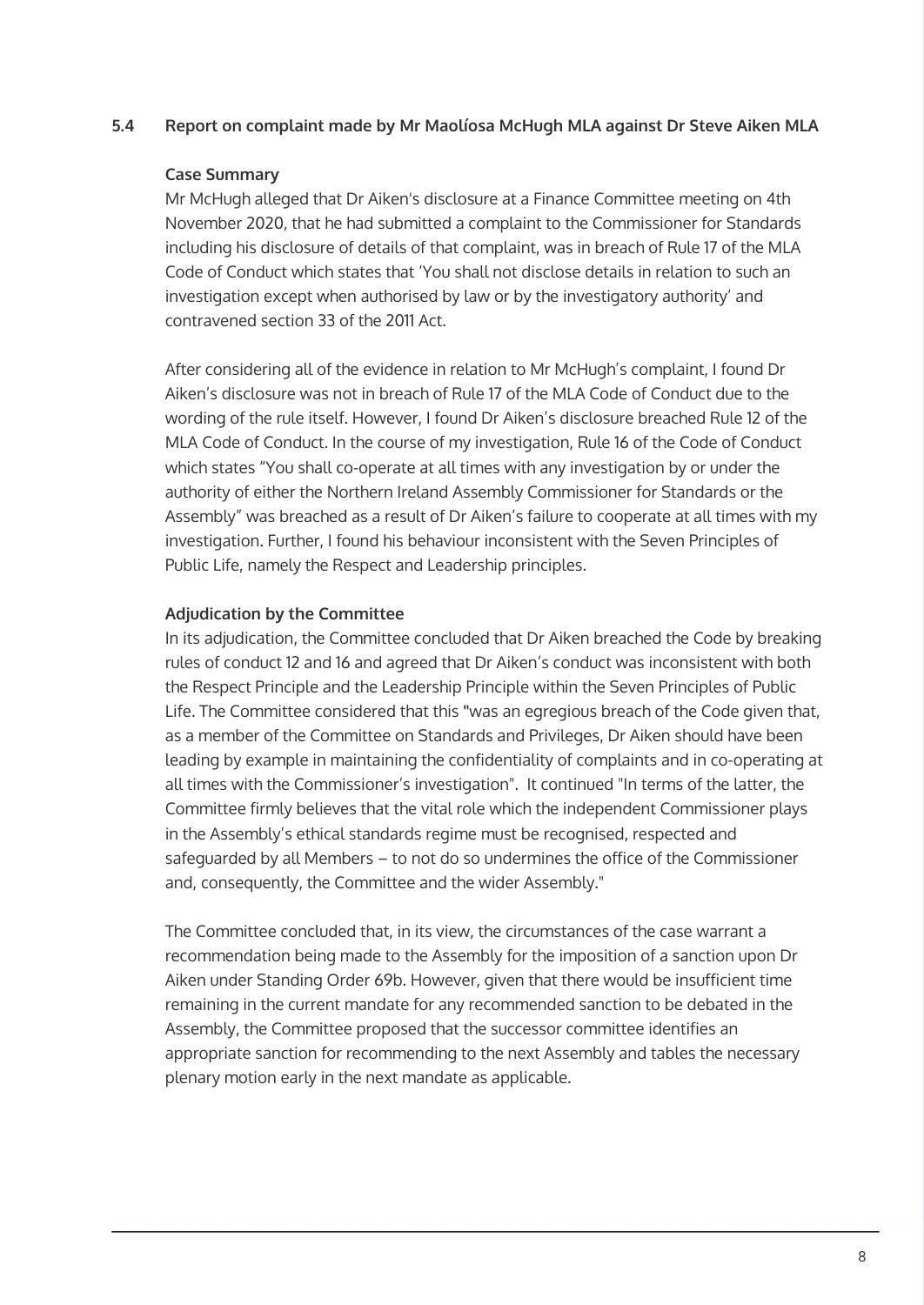### **Commissioner Recommendations**

- 1. Rules 16 and 17 are unsatisfactorily drafted and do not fully reflect the protections for the confidentiality of the Commissioner's functions contained in the 2011 Act. The Committee may wish to consider revising both Rule 16 and Rule 17 during the Stage 2 Review of the MLA Code of Conduct.
- 2. The provisions of section 29(2) and (3) of the 2011 Act require notices to be sent by recorded delivery. In this case, it is clear that the serving of the Notice can be nullified where the recorded delivery is signed for and delivered to another address. The Committee may wish to consider whether and how the legislation can be redrafted to reduce the risk of this occurring again in future investigations.
- 3. My investigation has highlighted that the procedural rules in the 2021 Direction that state a complaint must meet the preconditions at paragraph 3.3 before it can be considered admissible, is a constraint on the discretion of the Commissioner and does not find a basis in the terms of section 17 of the 2011 Act. This could be addressed by including a general "notwithstanding" provision in the Direction that allowed the Commissioner to exercise a discretion permitting a complaint to be admitted even if the procedural rules were not fully complied with.

In its Legacy Report, the Committee recommended that the successor committee considers taking forward my recommendations regarding: amending the wording of rules of conduct 16 and 17 to underpin the confidentiality requirements attaching to complaints; improving the provisions in the 2011 Act regarding notices; and amending the General Procedures Direction to recognise the Commissioner's discretion on admissibility requirements. The Committee also recommended to its successor committee that it examines the case for legislation to amend section 33 of the 2011 Act to make clear that the restriction on the disclosure of information applies to complainants and respondents and to create a statutory offence for breaches of this requirement.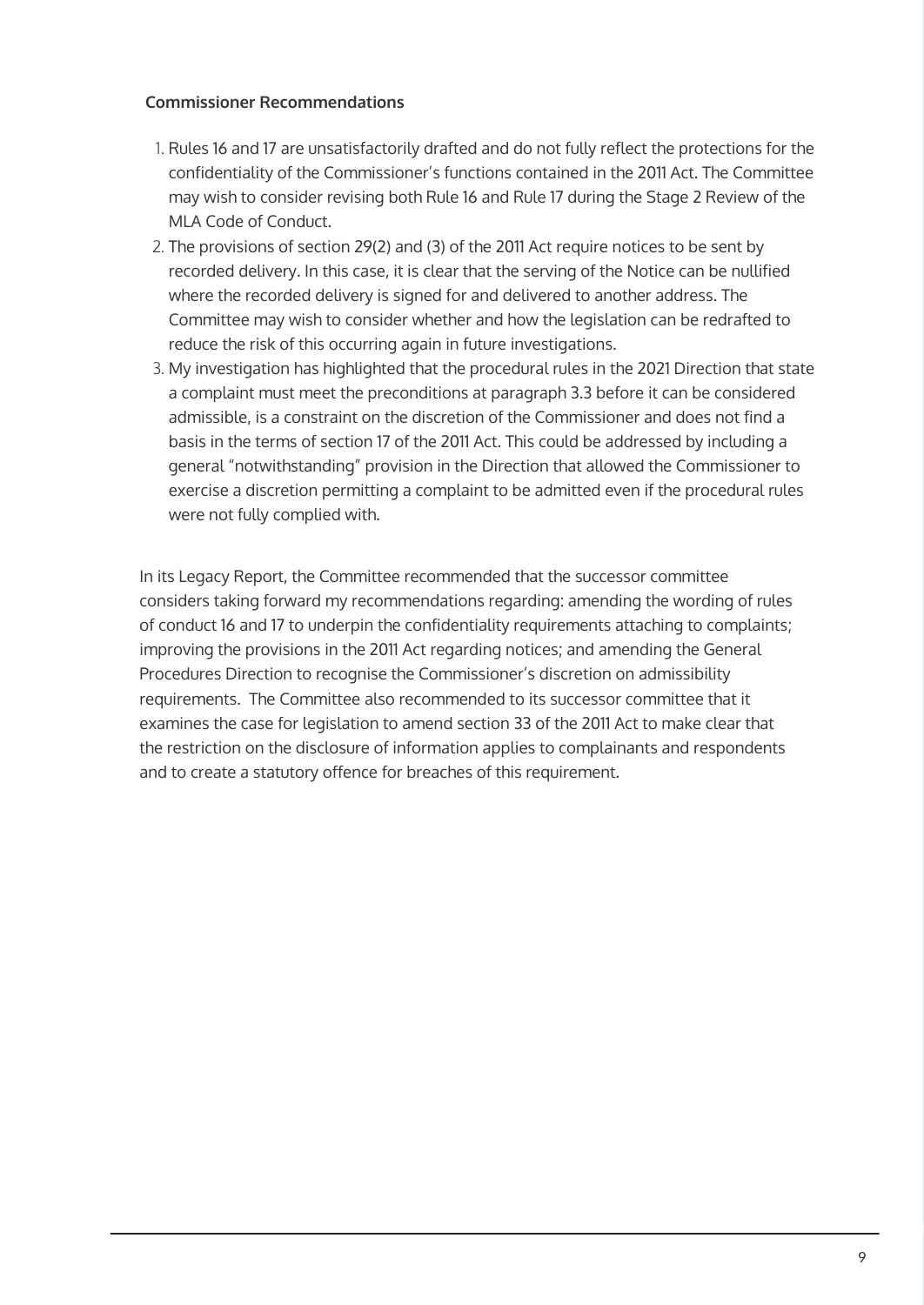## **6 Complaints Against Ministers**

There were 122 complaints against Ministers; 113 were inadmissible and 9 were admissible. **6.1**

|                                              | 2021-22 |
|----------------------------------------------|---------|
| <b>Complaints received against Ministers</b> | 122     |
| Inadmissible                                 | 113     |
| Admissible                                   | 9       |
| Discontinued                                 |         |
| <b>Ongoing Investigations</b>                | g       |

**Table 3. Complaints against Ministers 2021-22** 

\*Each act or omission of alleged misconduct is counted as a separate complaint and numerous complaints can relate to a single alleged breach/incident.

- Complaints against Ministers made up 75% (n=122) of all complaints received and contributed to a 33% increase in complaints overall compared with 2020-21. **6.2**
- The main reasons for inadmissibility included the complaint being beyond the scope and spirit of paras 1.5 and 1.6 of the Ministerial Code. Complainants were signposted, where applicable, to other agencies that may be more appropriate to consider their complaint. **6.3**
- Due to a conflict of interest, I recused myself from consideration of a complaint against a Minister in July 2021. Mr Douglas Bain, my predecessor and currently the Welsh Standards Commissioner, was approached by the Committee to take on the role of Acting Commissioner in this case. Mr Bain agreed and the Committee tabled a plenary motion to this effect, which was debated and agreed by the Assembly on 18 October 2021. **6.4**
- lnvestigations are currently ongoing relating to the 9 admissible complaints. These<br>المدة المستحدة السيار المستحدة المستحدة المستحدة المستحدة المستحدة المستحدة المستحدة المستحدة المستحدة المستحد will be reported on in 2022-23. **6.5**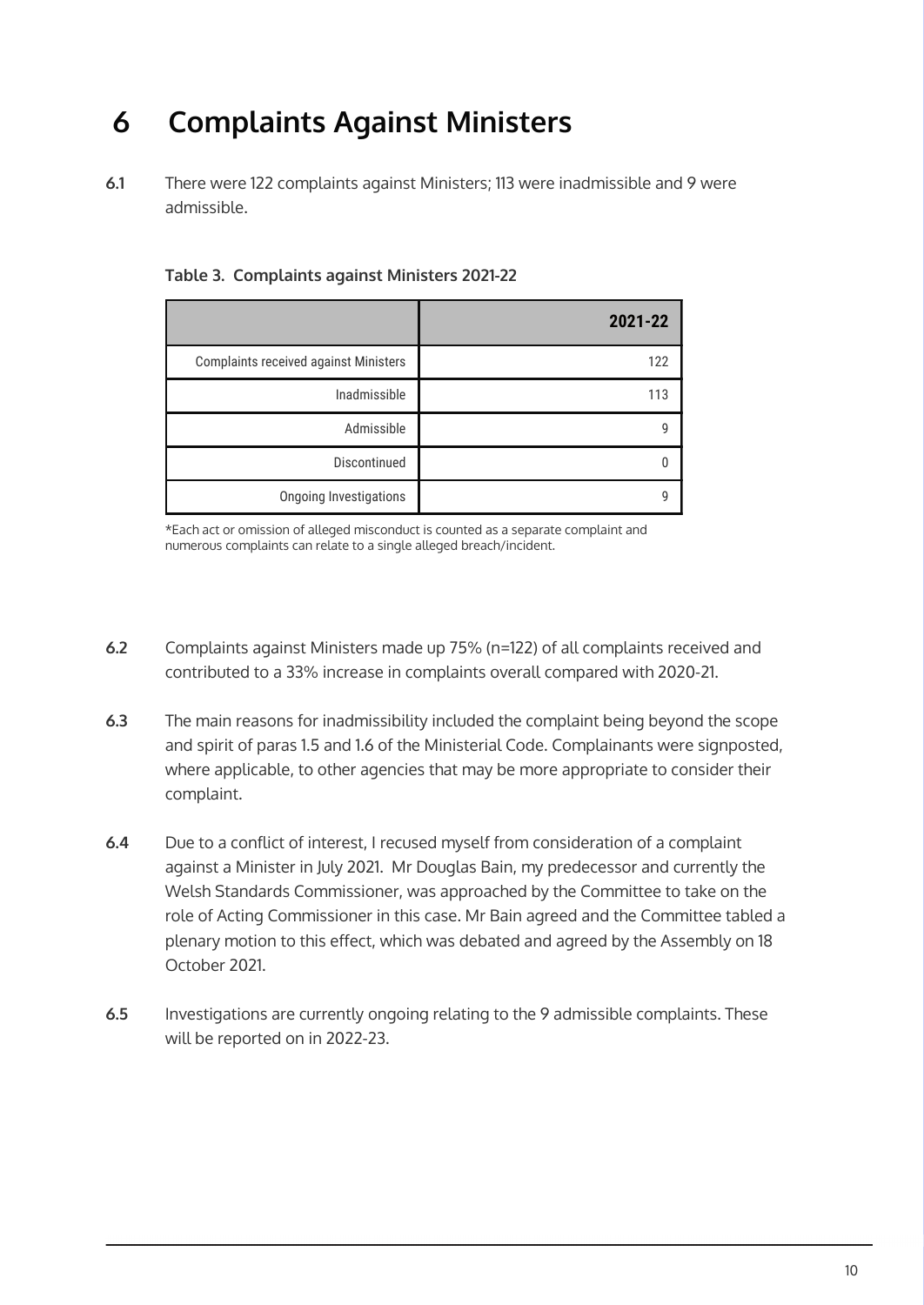Ministerial complaints were most frequently related to breaches of Rule 4 (iv) and 5 (v). Rule 4 relates to following the Seven Principles of Public Life and Rule 5 relates to complying with the rules of the Code. The Ministerial Code of Conduct is available on the Commissioner's website. Figure 2 below shows a breakdown of complaints by the alleged rules breached for the year 2021-22 for all complaints against Ministers. **6.6**



### **Figure 2. Complaints by alleged rule and/or principle breached for 2021-22**

1.5 \*

(i) observe the highest standards of propriety and regularity involving impartiality, integrity and objectivity in relationship to the stewardship of public funds;

responsibitities, their stewardship of public funds and the extent their<br>to which key performance targets and objectives have been (ii) be accountable to users of services, the community and, through the Assembly, for the activities within their responsibilities, their stewardship of public funds and the extent met;

(iii) ensure that all reasonable requests for information from the Assembly, users of services and individual citizens are complied with; and that departments and their staff conduct their dealings with the public in an open and responsible way;

(iv) follow the seven principles of public life set out by the Committee on Standards in Public Life;

(v) comply with this Code and with rules relating to the use of public funds;

(vi) operate in a way conducive to promoting good community relations and equality of treatment;

(VII) Not use information gained in the course of their service for a possible<br>personal gain; nor seek to use the opportunity of public service they show (vii) not use information gained in the course of their service for to promote their private interests;

(viii) ensure they comply with any rules on the acceptance of gifts and hospitality that might be offered; and

(ix) declare any personal or business interests which may conflict with their responsibilities. The Assembly will retain a Register of Interests. Individuals must ensure that any direct or indirect pecuniary interests which members of the public might reasonably think could influence their judgement are listed in the Register of Interests.

### 1.6

The seven principles of public life referred to at (iv) above are as follows:

Selflessness: Holders of public office should take decisions solely in terms of the public interest. They should not do so in order to gain financial or other material benefits for themselves, their family, or their friends.

Integrity: Holders of public office should not place themselves under any financial or other obligation to outside individuals or organisations that might influence them in the performance of their official duties.

Objectivity: In carrying out public business, including making public appointments, awarding contracts, or recommending individuals for rewards and benefits, holders of public office should make choices on merit.

Accountability: Holders of public office are accountable for their decisions and actions to the public and must submit themselves to whatever scrutiny is appropriate to their office.

Openness: Holders of public office should be as open as possible about all the decisions and actions that they take. They should give reasons for their decisions and restrict information only when the wider public interest clearly demands.

Honesty: Holders of public office have a duty to declare any private interests relating to their public duties and to take steps to resolve any conflicts arising in a way that protects the public interest.

Leadership: Holders of public office should promote and support these principles by leadership and example.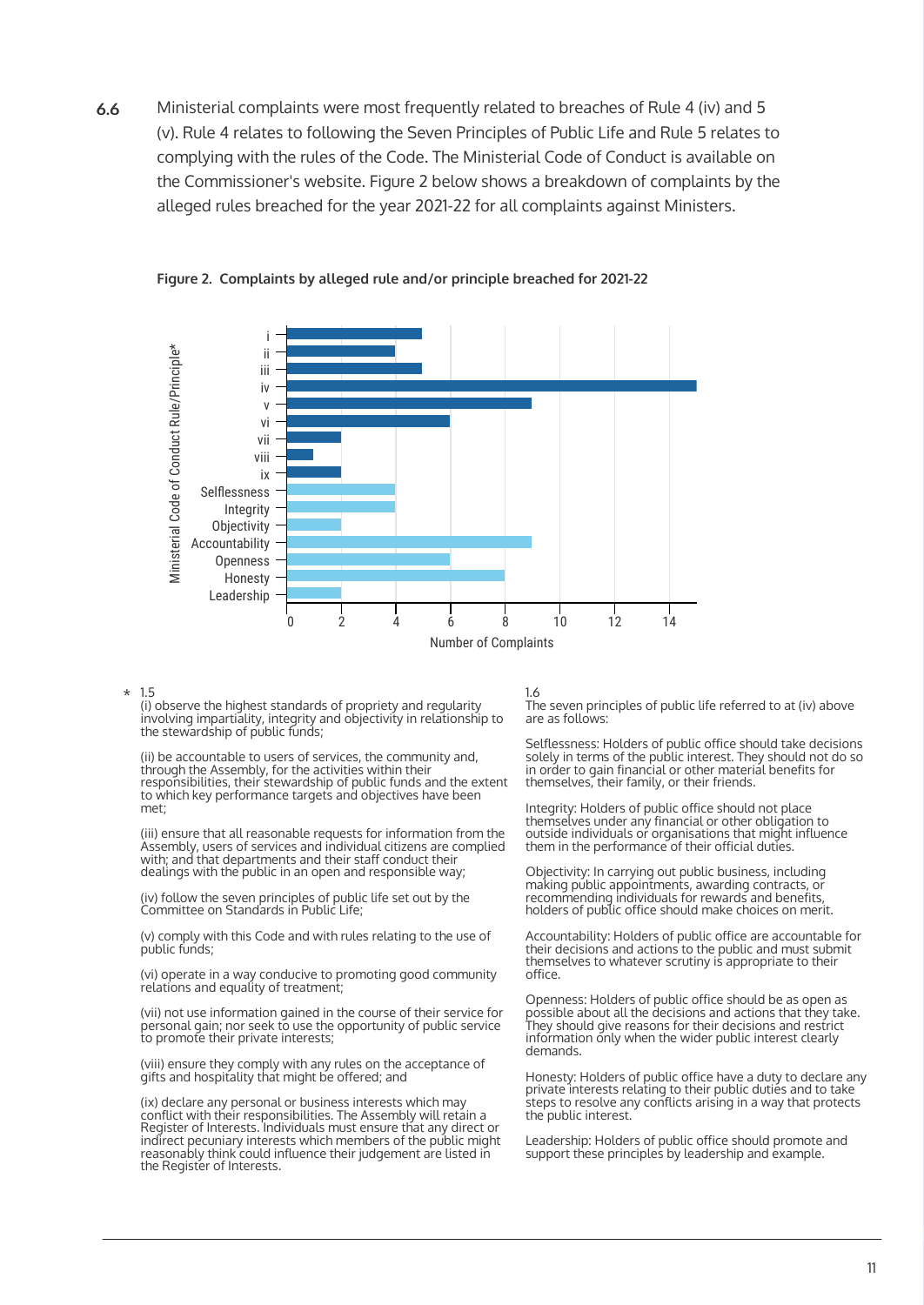## **7 Other Work**

- In addition to considering current in-year complaints (n=164), pending complaints (n=54) and carrying out investigations from 2020-21 and 2021-22 admissible complaints, I also updated internal processes for complaints handling, updated policies in accordance with GDPR, attended internal and external meetings, contributed to external consultations, and launched the new Commissioner for Standards website and complaints handling platform. **7.1**
- The new complaint handling software system was launched on 1 April 2021. The system has worked well this year and has enabled the Office to be more efficient, focussed and GDPR compliant. **7.2**
- The Commissioner for Standards website went live on 9th September 2021. Its purpose is to engage with the public, explain the complaints processes and create a space to promote awareness of the importance of high standards in public life. The website also enables direct access to the online complaints form, making the process more streamlined and easier for complainants to use. Since going live, there have been 730 new users and 1,672 page views up to 31 March 2022. **7.3**
- I regularly met, both virtually and in-person, with Standards Commissioners from the other UK jurisdictions. I also met with the NI Public Services Ombudsman and the NI Audit Office. Additionally, I was invited to speak at the Institute for Government's Standards in Public Life conference on 4 November 2021. **7.4**
- I was in regular contact with the PSNI when and where appropriate. Additionally, we have commenced work to update the Memorandum of Understanding between the Commissioner's Office and the PSNI; this work is ongoing. **7.5**
- I worked both remotely and in-office in accordance with Covid regulations, to ensure the existing backlog, investigations and in-year complaints were fully considered by the end of this reporting period. I successfully carried out preliminary and full investigations through remote and in-person interviewing. In line with good practice, I continued to enlist the services of a second interviewer/analyst to assist with complaints that proceed to full investigation. I obtained external/independent legal advice when necessary. **7.6**
- Throughout the year, I complied with the Code governing my conduct and registered all relevant financial and other interests and all hospitality received. **7.7**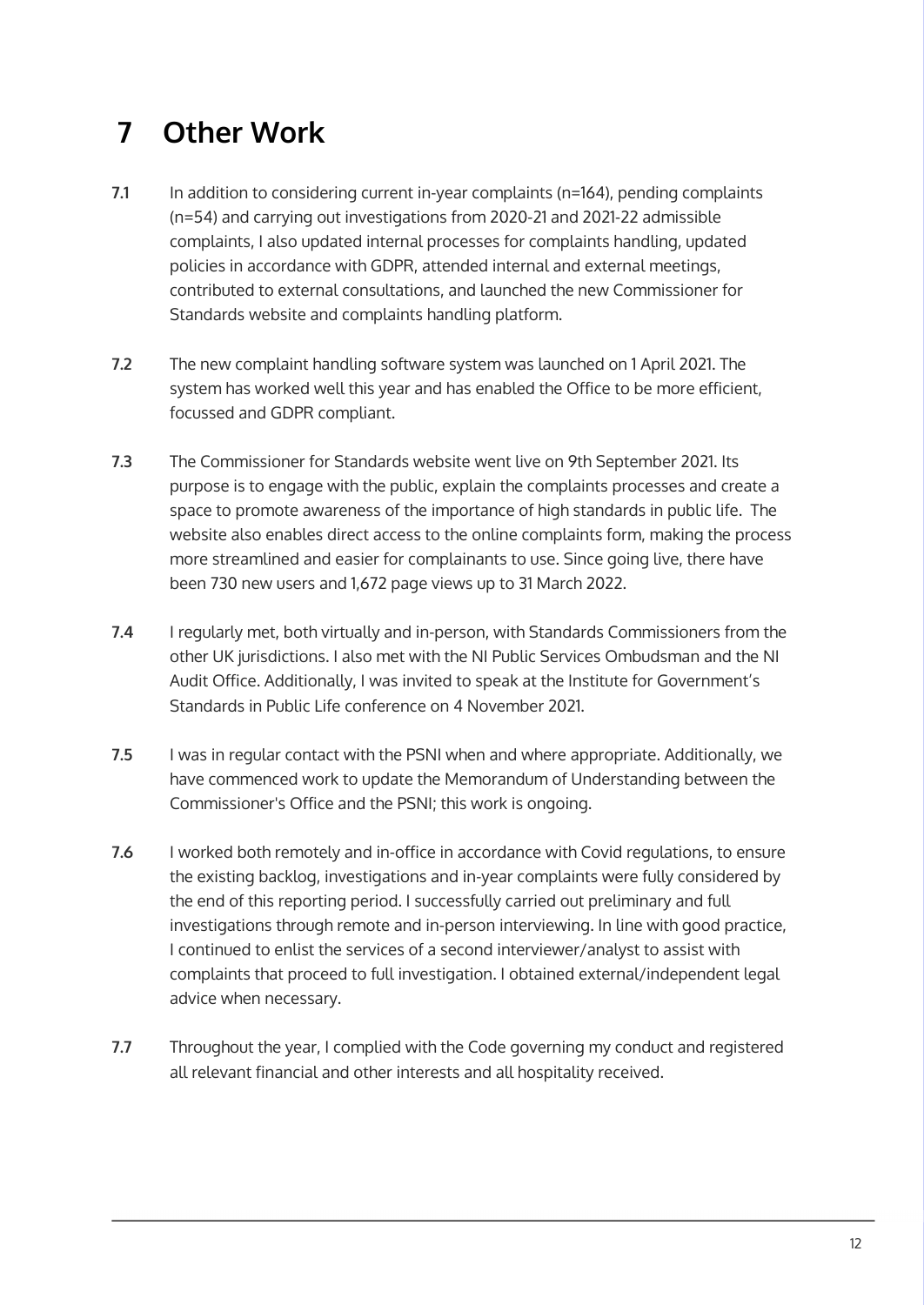## **8 Resources**

- Paragraph 3 of Schedule 4 to the 2011 Act requires the Commission to 'Provide the Commissioner with such administrative and other support, including staff, services and accommodation, as the Commissioner may reasonably require for the purposes of discharging the functions imposed on the Commissioner by this Act.' **8.1**
- Paragraph 8 of that Schedule requires the Commission to (a) pay such sums as are payable in accordance with the Commissioner's terms and conditions of appointment; (b) pay or reimburse any expenses properly incurred by the Commissioner; and (c) indemnify the Commissioner in respect of any payments agreed under section 28(5) or any other liabilities incurred by the Commissioner.' **8.2**
- Costs this year were much higher than in previous years due to the consideration of Ministerial complaints, the existing backlog of complaints, five in-year investigations and reports, and office transformations in line with GDPR and good practice. It is hoped that this will revert to normal levels in the coming year, but this will depend on the volume of Ministerial and MLA complaints received. The sums paid under paragraph 8(a) are set out in Table 2. **8.3**

|                                            | 2021-22    |
|--------------------------------------------|------------|
| Commissioner's pay                         | 136,119.04 |
| Employer's National Insurance Contribution | 17,563.99  |
| <b>Travel and Subsistence</b>              |            |
| <b>TOTAL</b>                               | 153,683.03 |

### **Table 2. Commissioner's pay and expenses**

- I was provided with an office within Parliament Buildings and with IT and office equipment required to do my work. **8.4**
- The original budget for expenses and other goods and services (not including Commissioner's pay) was £18,505.80 as agreed with the Assembly Commission. **8.5**

| Table 5. Experience 2020-21   |           |  |
|-------------------------------|-----------|--|
|                               | 2021-22   |  |
| Complaint processing software | 1500.00   |  |
| Data Protection Registration  | 40.00     |  |
| <b>Specialist Support</b>     | 12,612.07 |  |
| Interview Transcription       | 465.21    |  |
| Website                       | 2604.00   |  |
| Total                         | 17,221.28 |  |

### **Table 3. Expenditure 2020-21**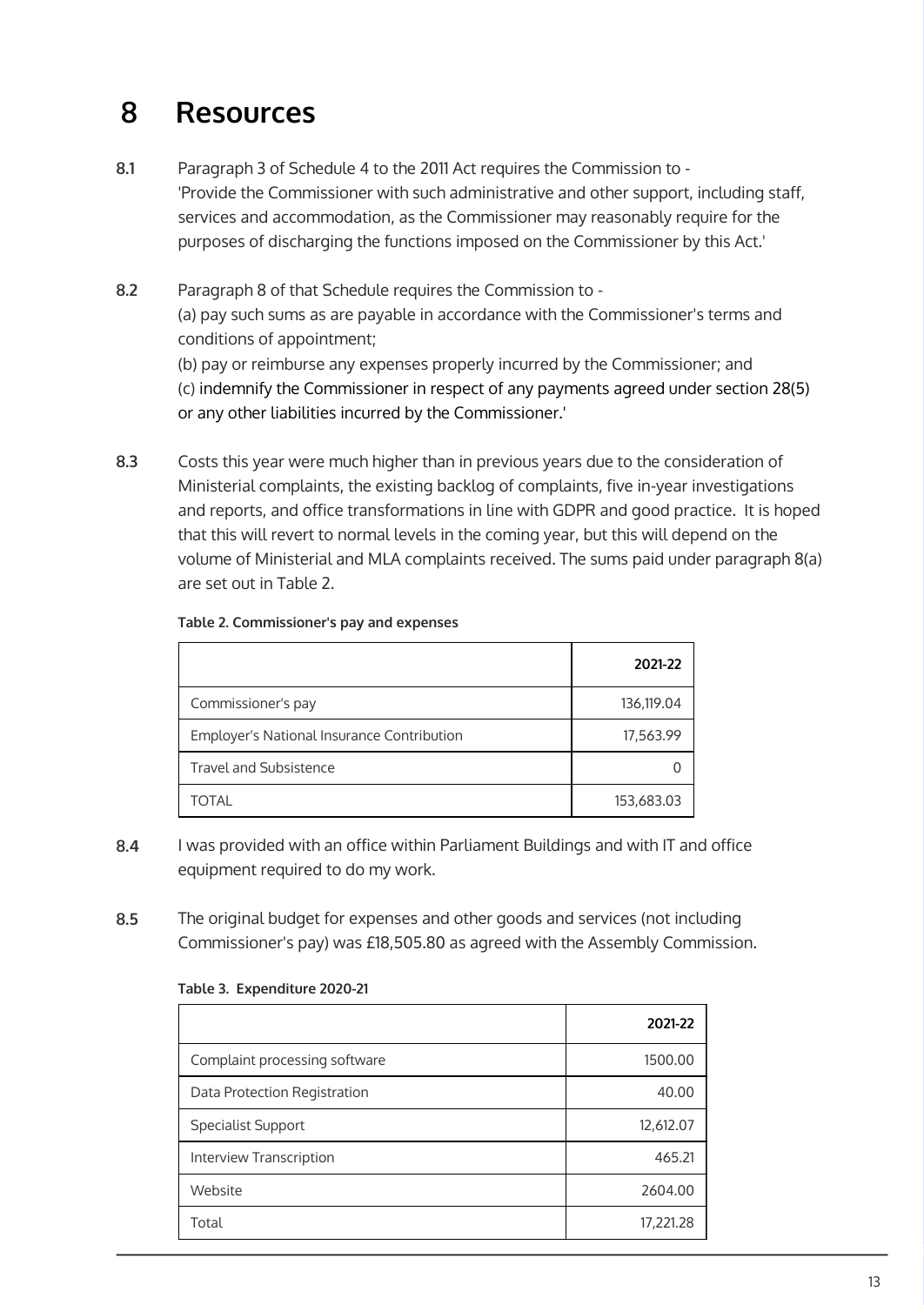## **9 Promoting High Standards**

#### **Review of the MLA Code of Conduct 9.1**

The formation of a working group that took forward the development of a policy on the handling of complaints of inappropriate behaviour/unacceptable behaviour involving Members, Members' staff, Party staff and Assembly Commission employees, covered much of the ground that a Stage 2 review of the MLA Code would have, including reviewing the Code and procedures & process to identify necessary improvements. I had the opportunity to meet with the working group and provide my views in relation to the draft policy. At its final meeting of the mandate, the Committee considered the Group's report and agreed, in principle, that it was content with the proposed reforms and that it would recommend that its successor Committee considers taking these forward early in the next mandate as applicable. 4

#### **Ministerial Code of Conduct 9.2**

The new functions that came into force on 22 March 2021 with the passing of the Functioning of Government (Miscellaneous Provisions) Act (Northern Ireland) 2021 means that I now consider complaints against Ministers. The underpinning principle of the independent Commissioner for Standards investigating Ministerial complaints is unique to Northern Ireland among the UK jurisdictions. While it is undoubtedly in the public interest, the Ministerial Code of Conduct in its current form is too imprecise and leads to varying interpretations, creates overlap with other bodies such as the NIPSO, the NI Audit Office, among others. In its current form, it raises real issues for complainants, Ministers and for me as Commissioner. There is an urgent need for the Ministerial Code of Conduct to be updated to ensure its application when handling complaints is clear, proportionate and promotes the high standards of conduct expected from Ministers. It is my hope that an updating of the Ministerial Code of Conduct would also assist in reducing the number of complaints received.

#### **External Engagement 9.3**

I was delighted to be invited to speak at the Institute for Government's Standards in Public Life conference in November 2021. The main focus was the unique position of Northern Ireland in relation to the Commissioner's role in considering complaints against Ministers.

#### **Social Media and Rule 15 Complaints 9.4**

I was pleased that the Assembly procured training for MLAs on how to protect their reputation on social media platforms. These training workshops were well attended by MLAs and their staff, and I believe contributed, in part, to the 12% decrease in Rule 15 complaints this year.

<sup>4</sup> http://www.niassembly.gov.uk/assembly-business/committees/2017-2022/standards-and-privileges/report-on-the-development-ofan-unacceptable-behaviours-policy/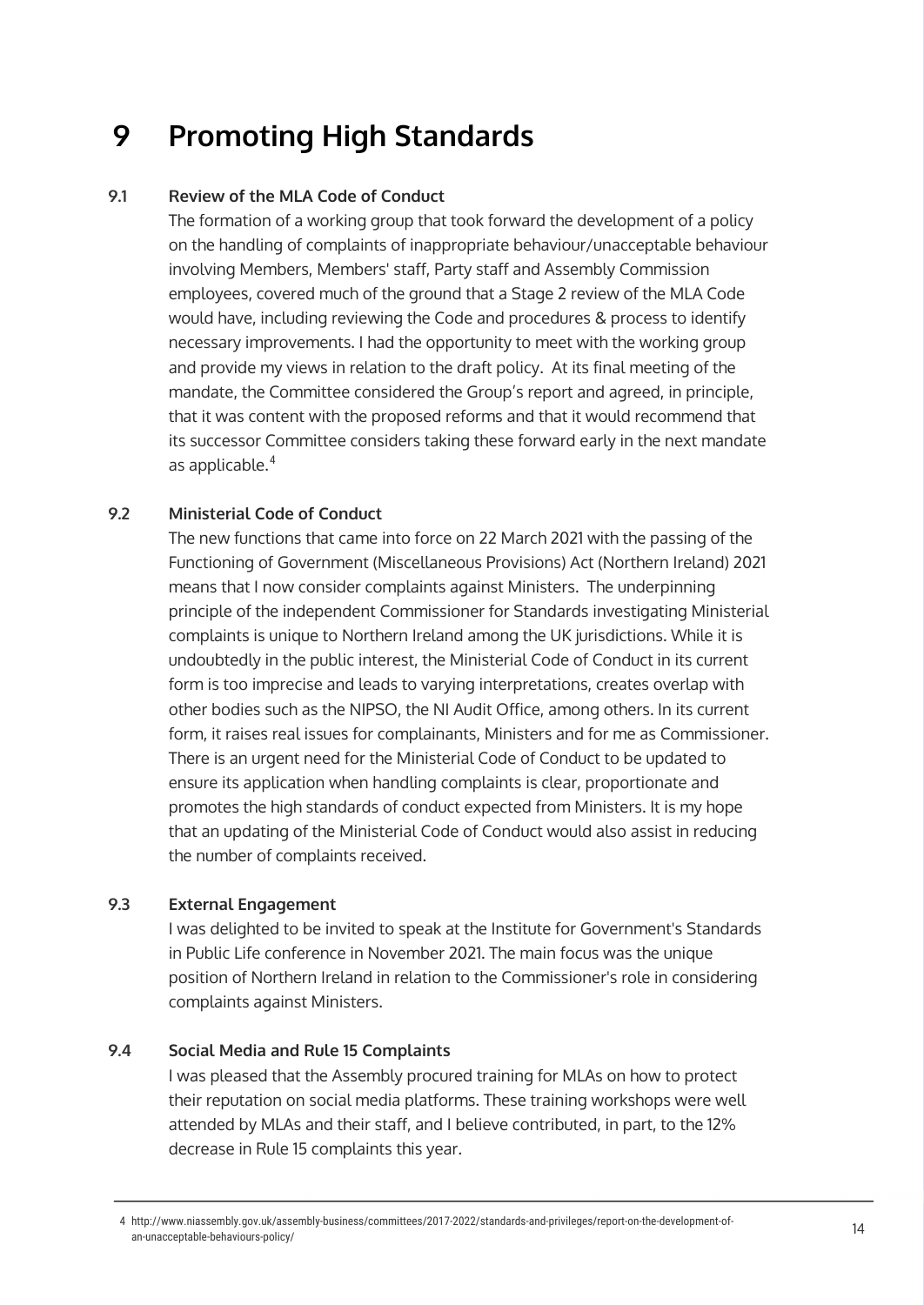## **10 Year Ahead**

#### **Ministerial Complaints 10.1**

There remains an urgent need for a review of the Ministerial Code of Conduct, and clarity not only on the scope of the Ministerial Code of Conduct but also on where responsibility for guidance and review of the Ministerial Code of Conduct falls. I highlighted this to the Committee in my 2020-21 annual report and soon after the Committee wrote to the Secretary of State for Northern Ireland raising this issue and its urgency. Additionally, I wrote to and subsequently met with the Head of the Civil Service and additionally raised this issue with a number of Ministers informally. I have received no correspondence to date to confirm whether or when the Ministerial Code will be updated nor have I any further clarity on the aforementioned vitally important issues.

I also await the final decision on how the Committee will consider investigation reports relating to Ministerial behaviour. In February 2022, the Committee decided that its preferred approach will be to seek procedural changes to ensure that it has no role in the consideration of investigation reports on the behaviour of Ministers, but recommended that the incoming Committee takes forward this matter in the next Assembly mandate, including consideration of any consequential issues arising from this decision and the necessary procedural changes. Undoubtedly, there will be many consequential issues and I look forward to working with the Committee in the new mandate.

#### **Unacceptable Behaviours Policy 10.2**

Based on the new draft policy on unacceptable behaviours including bullying, harassment and sexual misconduct agreed by the joint working group made up of members from the Committee and the Assembly Commission, there is likely going to be a role for the Commissioner in terms of processing complaints and the investigation of complaints. I will continue to engage with the Committee (when formed) as the proposed reforms are taken forward early in the next mandate.

#### **Lay Members 10.3**

I look forward to the incorporation of lay members on the Committee. It is my view that this proposed change will strengthen the public's trust in the Assembly and will further promote the highest standards in public life. It is envisaged that this welcome change will occur early in the new mandate.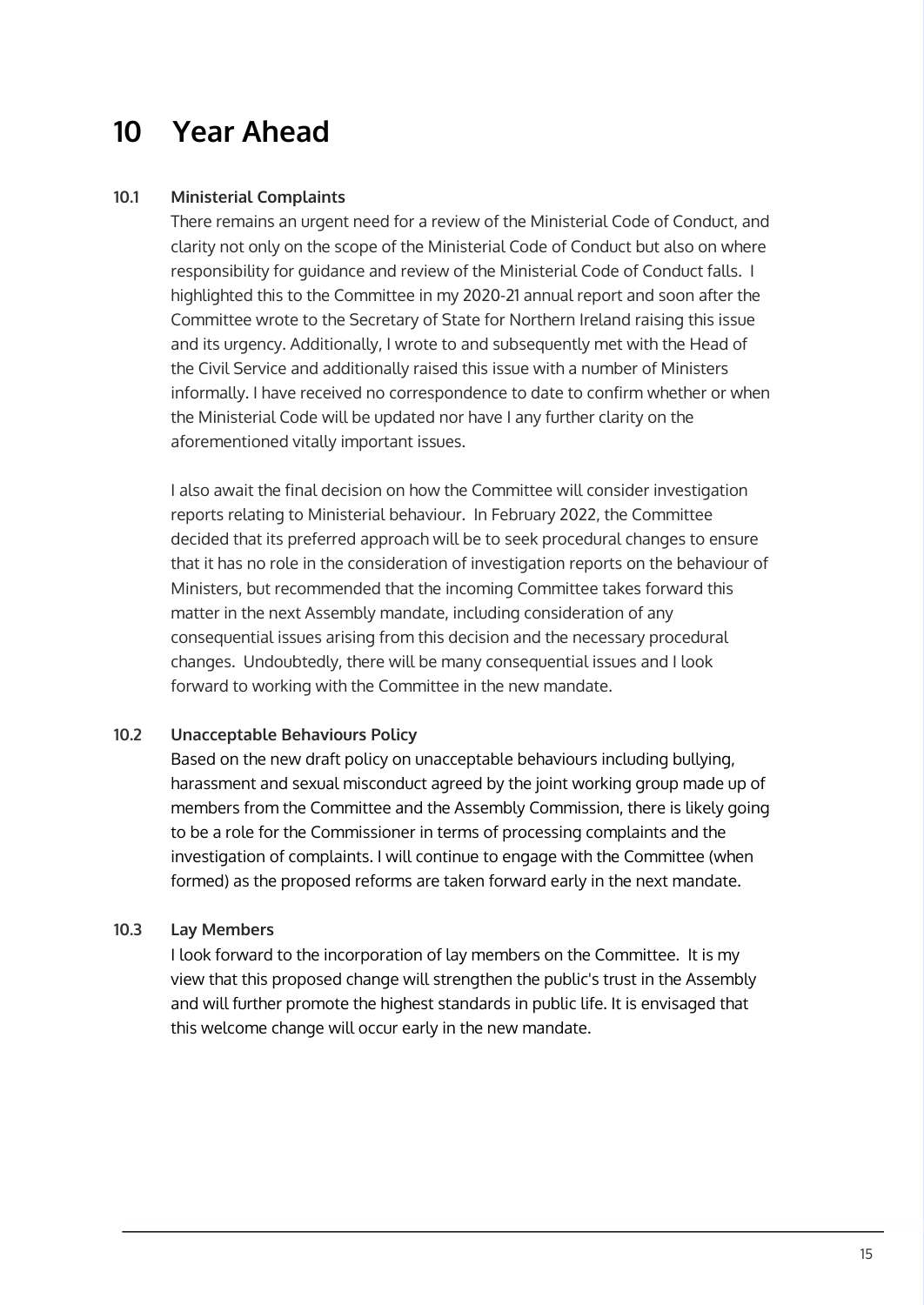#### **Induction of New Members 10.4**

I will be taking part in induction sessions for all newly elected MLAs soon after the May 2022 election. Additionally, along with the Clerk of Standards, we took part in making a short training video that all MLAs can access online.

#### **Commissioner's Standards Forum 10.5**

This year I am hoping to assess Members' interest in the development of a Standards Forum. My hope is to create a space for MLAs and their parties to further learn, engage and reflect on standards and ethics in public life.

#### **MOU with PSNI 10.6**

I will continue to work with the PSNI to update the existing MOU between my Office and the PSNI in relation to complaints.

## **11 Acknowledgements**

I am grateful to all of those in the Assembly Secretariat who have provided me with an exceptional level of assistance and support over the past year including Shane McAteer, the Clerk of Standards and the Committee staff, Jonathan McMillen and the Assembly Legal Services team, and secretarial support from Elizabeth McKenna and Rose Morwood. I would also like to thank John Devitt for his support and assistance in consideration of a number of cases. I have also been fortunate to have had support from the Standards Commissioners across the UK, and locally from the PSNI, the NI Public Services Ombudsman and its staff for which I am extremely grateful.

mucular-

**Melissa McCullough NI Assembly Commissioner for Standards**

22 June 2022